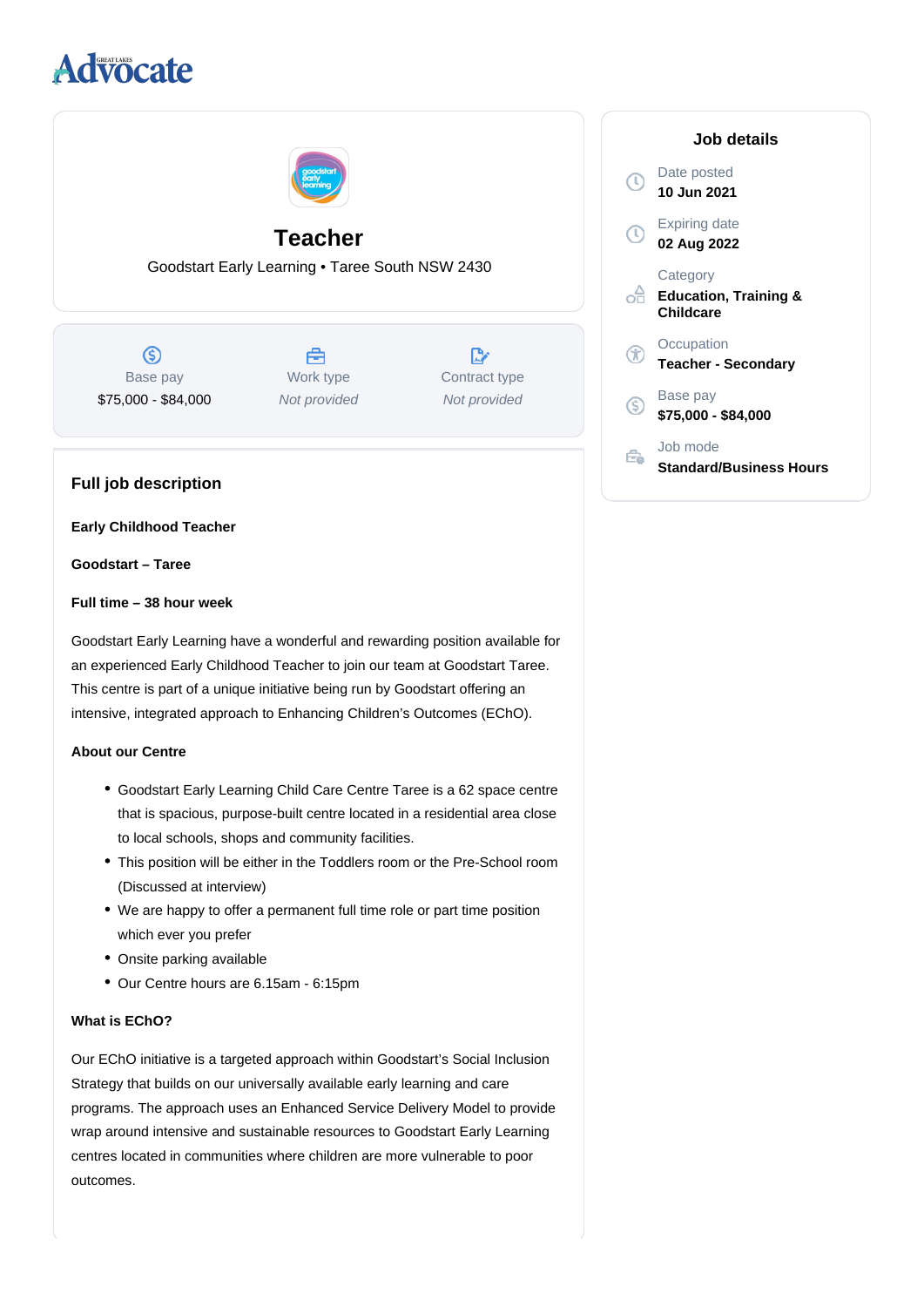#### **About you and the role**

The role will see you working in a lead teacher capacity, working with the centre leadership team, trans-disciplinary team and educators to enhance pedagogical practices across the service through effective mentoring and coaching processes.

## **About You**

- Hold a Bachelor of Early Childhood or equivalent qualification (ACECQA approved) or hold a Diploma but be 50% through your qualification as a ECT
- Hold a current First Aid qualification
- Hold a valid WWCC
- Hold an up to date Professional Teachers Accreditation (state applicable)

### **What Goodstart can offer you**

There are so many reasons to join the Goodstart family. Let's start with the benefits!

- Teacher accreditation/registration we offer state-specific support to help you through this process
- Competitive pay you'll get paid on par with state primary school teachers
- Paid professional development we offer a range of opportunities to grow your skills and your career
- Wellbeing focus you'll get two extra days off per year, and our dedicated wellbeing program will ensure you get the support you need, when you need it most
- Additional leave you'll have the option to purchase extra leave for even greater work life balance
- 4 weeks paid parental leave increasing to 6 weeks from December 2023
- Retail and childcare discounts you'll save money on insurance, travel and technology, and get 50% discount off your childcare gap fees

## **You'll also love:**

- Centre support dedicated support and guidance on a range of topics, such as safety, teaching and inclusion, delivered face to face or virtually by our centre support team
- Security and stability with over 670 centres across Australia, you'll have the support of a large network and the stability of a respected organisation

## **Supporting our people and protecting our children**

We are an equal opportunity employer that is proud of our inclusive and diverse work environment. We support and encourage individual growth and